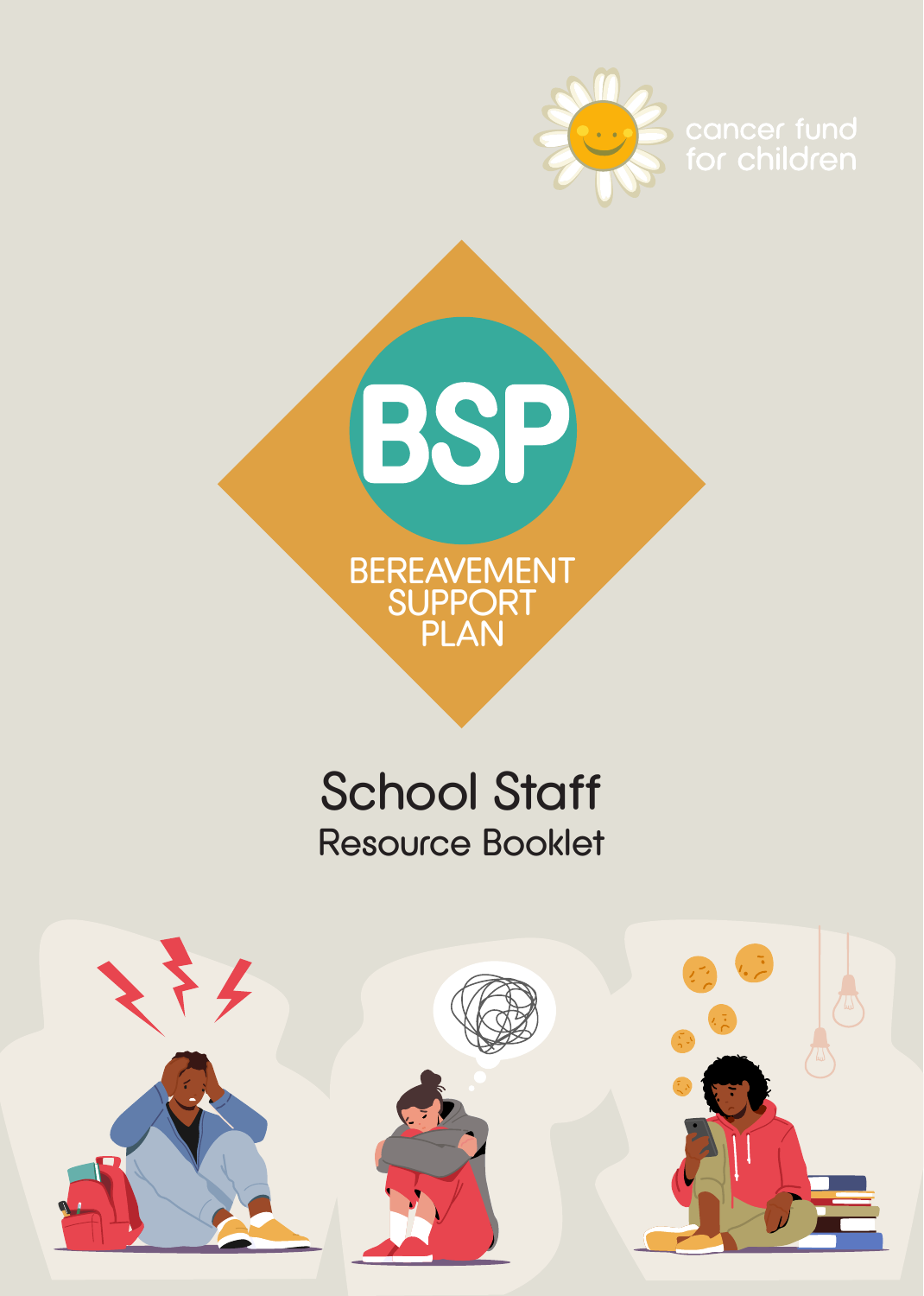# **Contents**

**Introduction** 

How grief can impact children and young people

Suggested approaches in supporting bereaved students

> Examples of bereavement supports in schools

> > Useful links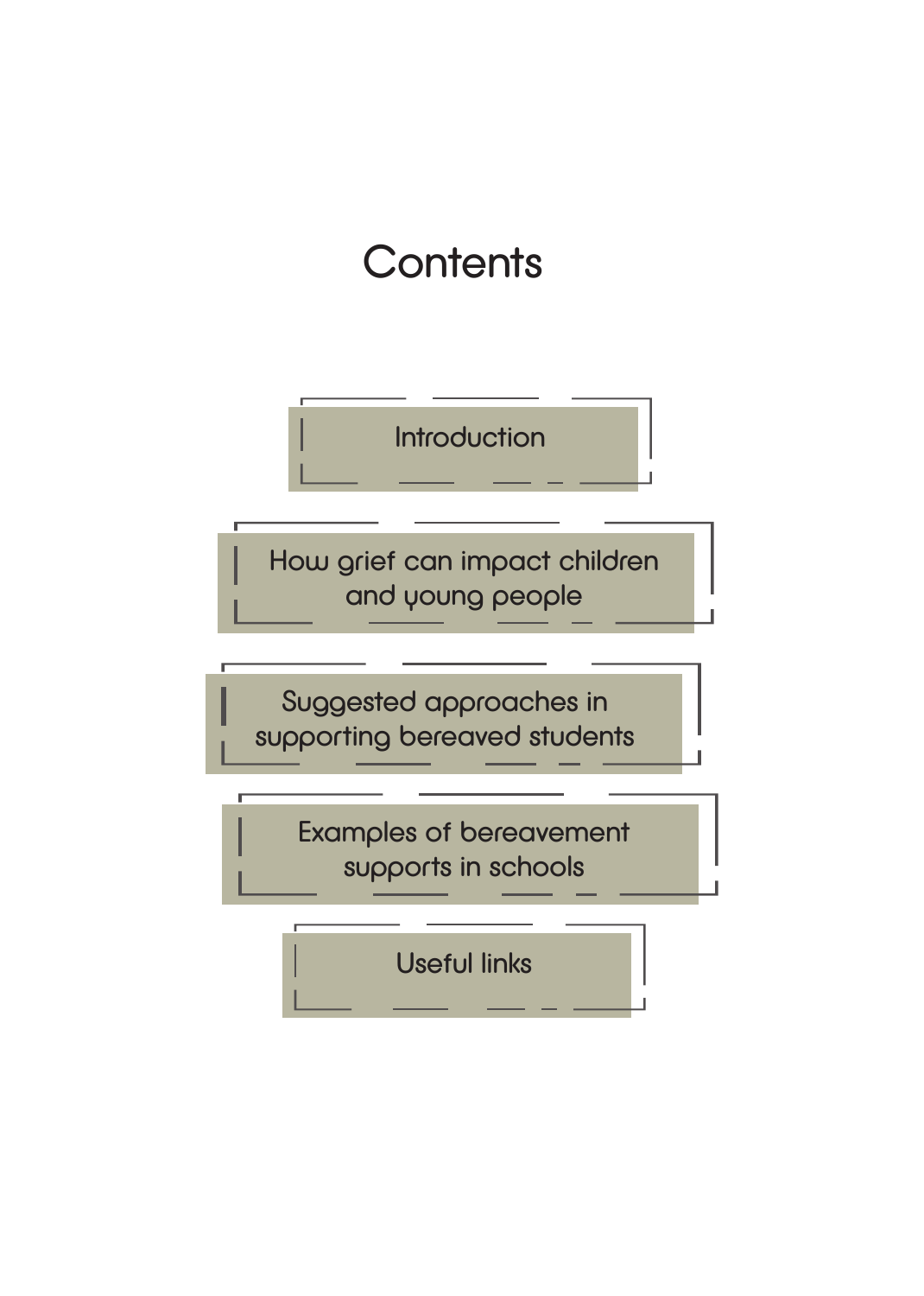### **INTRODUCTION**

This is a booklet to accompany the 'Bereavement Support Plan' resource created by the Cancer Fund For Children #iWill Bereaved Advocacy Group. The #iWill group is made up of young people aged 12-17 who have all been bereaved of either a parent or sibling to cancer, but who wanted to use their own experiences to create change for others.

Through exploring their own grief, consulting with other bereaved young people and completing desk research, they decided to focus their efforts on improving support for bereaved young people in schools. Their experience and research showed that the level of support offered varied vastly between different schools and that most often, young people were not involved in the decisions around how they were supported post-bereavement.

The aim of their social action project was "to ensure that schools are a safe, comfortable and supportive place for bereaved students in Northern Ireland." Through speaking to a number of school staff as part of the research they found that this was a desire echoed by schools and that they would welcome input from bereaved young people on how to best achieve this aim.

Whilst this resource was created by young people bereaved through cancer, it is designed to be used with any young person who has experienced a bereavement. It is envisaged that the Bereavement Support Plan would be completed by a member of the school staff on a one-to-one basis with the young person. A space for review is also included, as young people shared that often, the bereavement was talked about and support offered initially, but not on a longer term basis.

We hope both this staff resource and the Bereavement Support Plan are useful tools in helping to support bereaved young people in your school.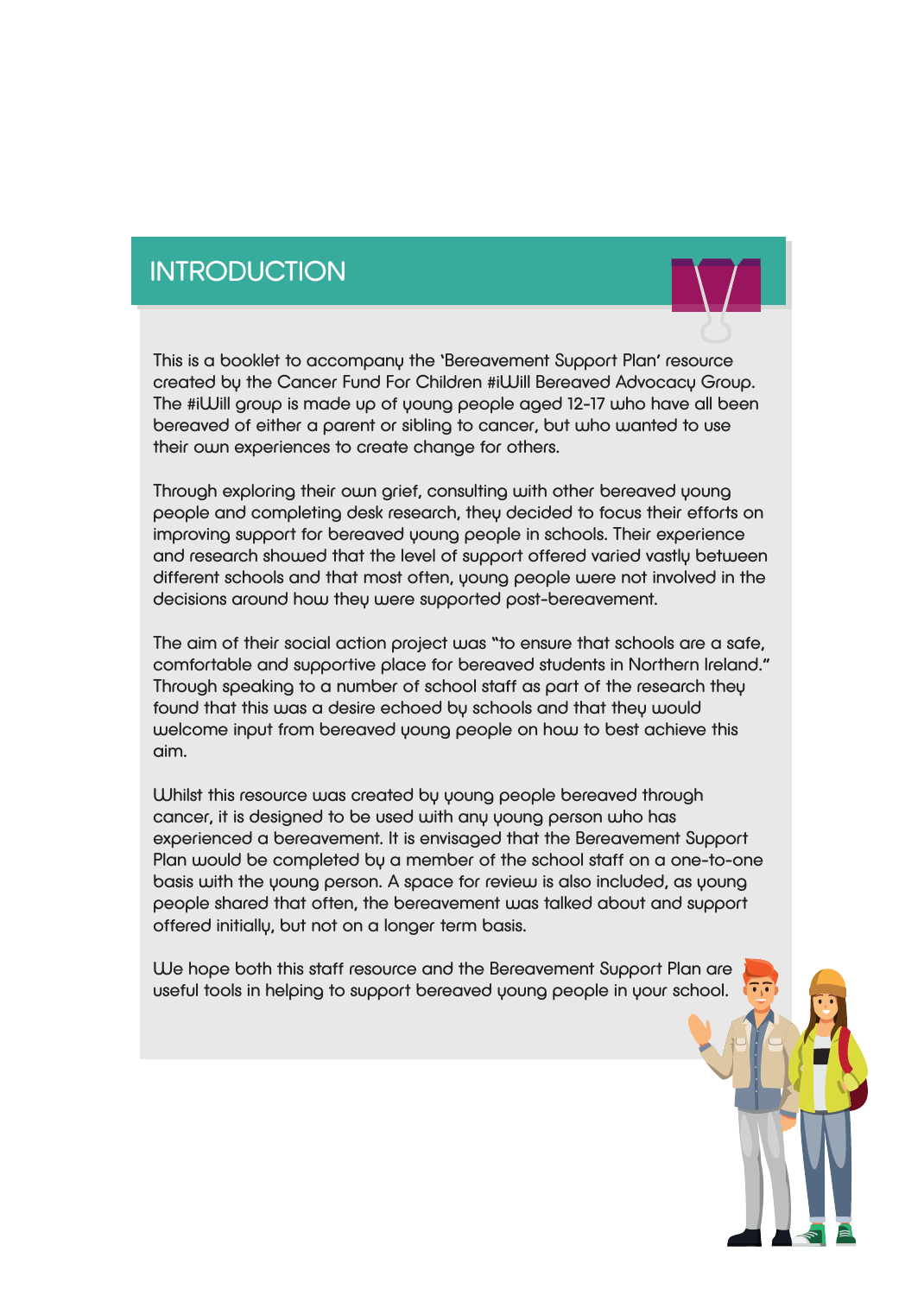#### HOW GRIEF CAN IMPACT ON CHILDREN AND YOUNG PEOPLE

"It affects people differently, it hurts everyone, but people deal with it differently"

They may..

 Feel anxious, concerned that other people in their life might get ill and die

 Feel exhausted

 Experience physical symptoms such as headache, heaviness in the chest, stomach aches

 Feel overwhelmed by a range of emotions

 Feel lonely or isolated

 Feel lost

 Feel numb or not feeling anything right away

 Feel guilt and regret

 Feel angry, possibly at the person who died, but also with the world

 Feel a sense of responsibility at home e.g., caring for siblings

 Feel worried about their future 

 Experience conflict with friends and family members

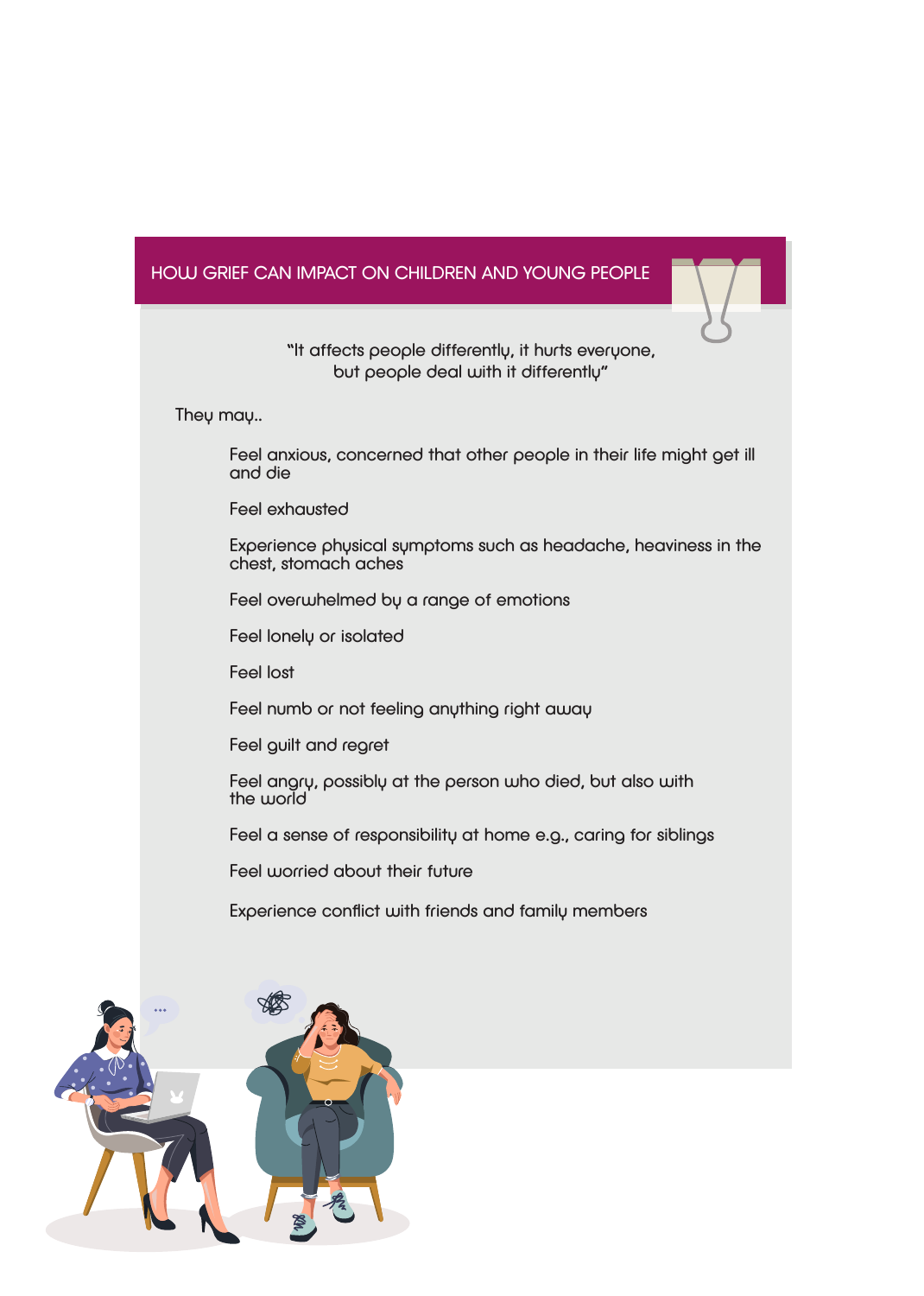## Suggested Approaches to Supporting Bereaved Students

As grief effects everyone differently, this further highlights the need for involving young people in the decisions around how they are supported following a bereavement. Based on their own experiences and consultations with other bereaved young people, the #iWill group have compiled a list of suggestions of what could be helpful and what to avoid when supporting a bereaved student:

| <b>DO</b>                                                                                                                                                                                                                  | <b>DO NOT</b>                                                                                                             |
|----------------------------------------------------------------------------------------------------------------------------------------------------------------------------------------------------------------------------|---------------------------------------------------------------------------------------------------------------------------|
| Be direct with me and acknowledge my loved<br>one has died                                                                                                                                                                 | "Dance around the subject"                                                                                                |
| Consult with me on what I need                                                                                                                                                                                             | Make decisions on my behalf                                                                                               |
| "These children need a chance to talk about<br>their feelings, about the bereavement in school,<br>and decide how, when and what parts they<br>would like to talk about"                                                   | "People tried to help me in ways I didn't need, I<br>wish they would have asked me first"                                 |
| Ask me if there's a specific member of staff<br>who would be best to support me                                                                                                                                            | Put pressure on me to complete work                                                                                       |
|                                                                                                                                                                                                                            | "It's very hard to focus on work while grieving"                                                                          |
| Ask me how often, when, and how I would like<br>a check-in                                                                                                                                                                 | Label me by the bereavement                                                                                               |
|                                                                                                                                                                                                                            | "I don't want to be referred to as the girl whose<br>brother died, I have a name"                                         |
| Ask me if I would prefer extended time on<br>homework                                                                                                                                                                      | Assume I need extended time on homework                                                                                   |
| Offer me a space I can go to if I need some<br>time out                                                                                                                                                                    | Assume I want help                                                                                                        |
| Offer me long-term support                                                                                                                                                                                                 | Assume I am ok after a certain amount of time<br>has passed                                                               |
| "I think teachers should always be there for you<br>no matter how much time has passed because<br>everyone heals at different stages, even if you<br>think we have healed, you don't know what<br>feelings we are having." | "I got lots of support when it first happened,<br>but then after a year or so it was just like it was<br>forgotten about" |

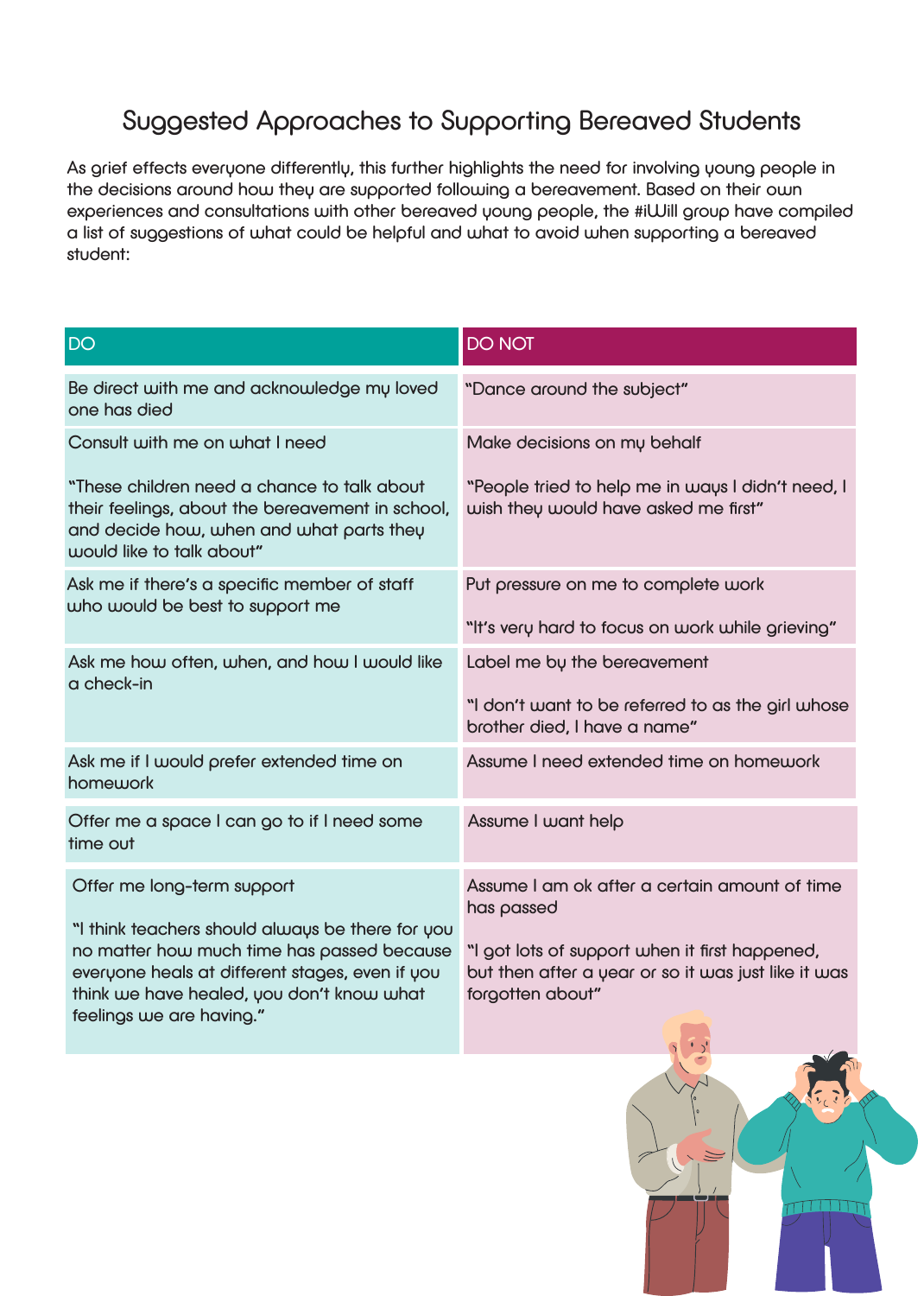### Examples of Bereavement Support in Schools

Recognising that every school is different and that the support each school can provide may differ, the group wanted to share some examples of support from their own or other schools. These examples may help you consider what you already have in place in your school that could benefit bereaved students or provide some ideas that you can introduce:

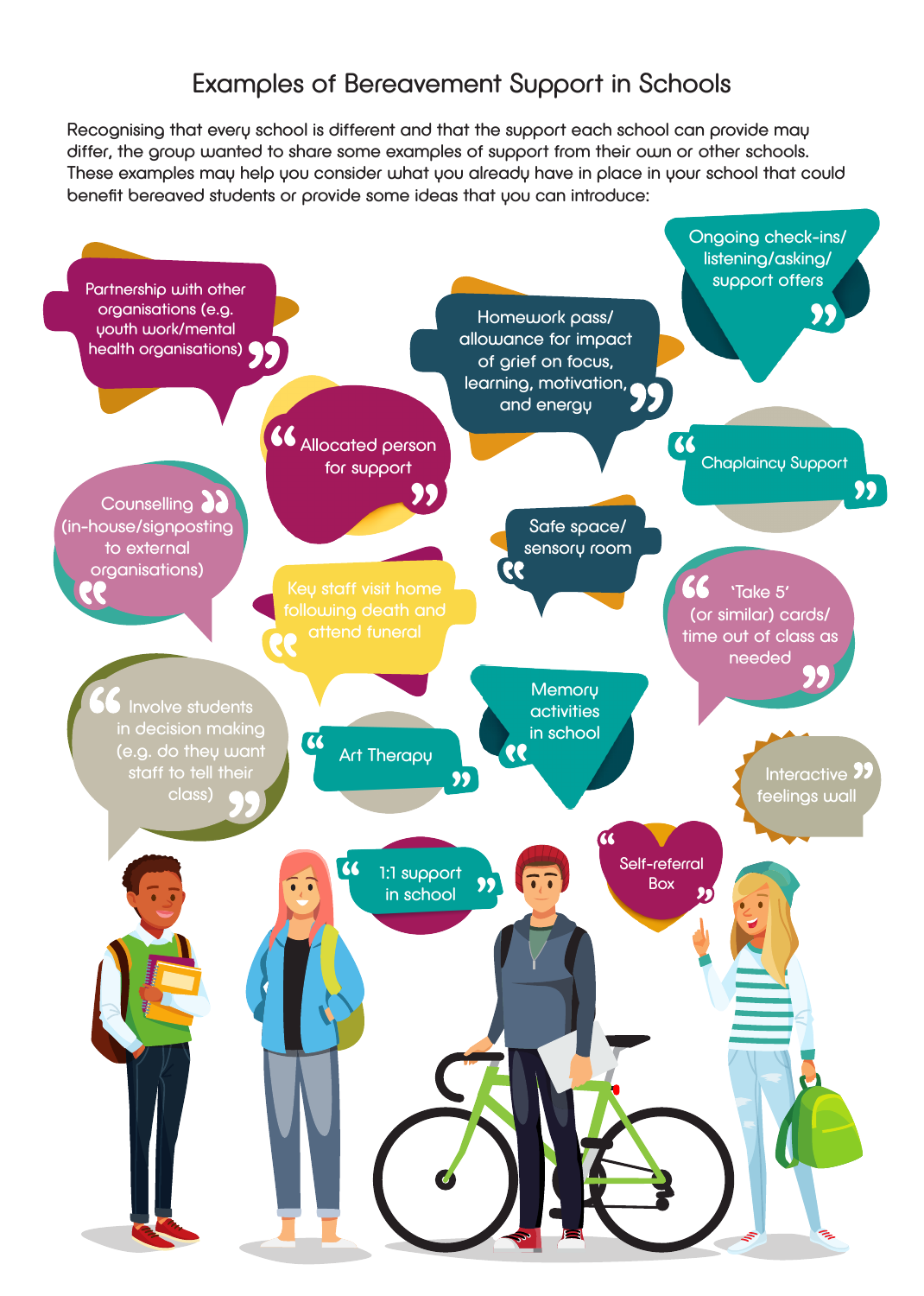## USEFUL LINKS

Childhood Bereavement Network Giving Pupils Choices- Giving pupils choices (childhoodbereavementnetwork. org.uk)

Ullinston's Wish PSHE Lessons- https://www.winstonswish.org/pshe-lessons/

Child Bereavement Network Ideas To Help Your Teacher Support You For young people: if you have been bereaved (childhoodbereavementnetwork.org.uk)

Education Authority-Bereavement Information and Resources Education Authority- Bereavement Information and Resources- Managing a Critical Incident | Education Authority Northern Ireland (eani.org.uk)

Child Bereavement UK Online Resources for School Staff- https://www.childbereavementuk.org/online-learning-for-schools

Cruse Bereavement Support- Schools https://www.cruse.org.uk/organisations/schools/

At A Loss Bereavement Resources https://www.ataloss.org/Pages/FAQs/Category/bereavement-resources (can filter for children, young people, young adults and those supporting the bereaved)